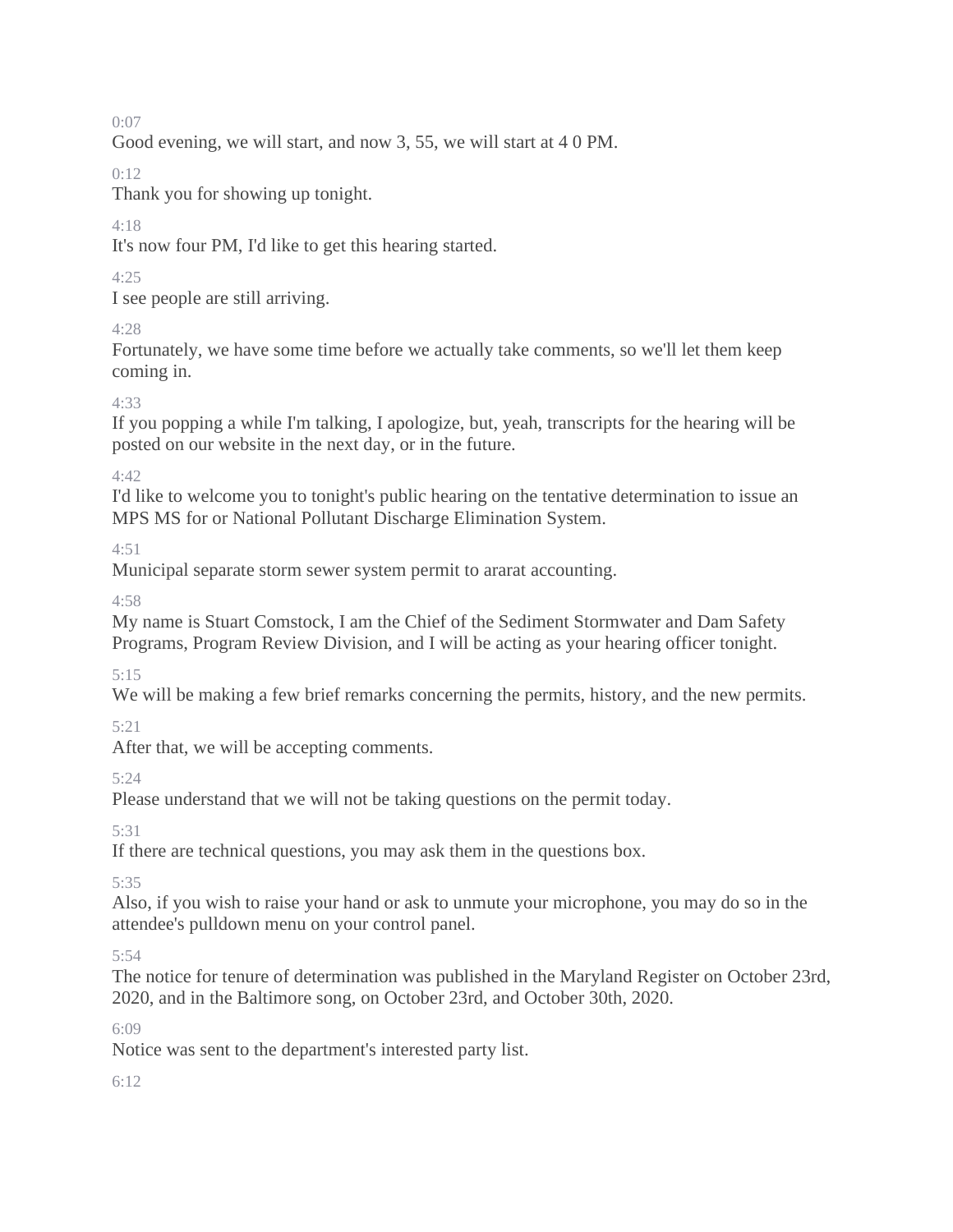The notice of tentative determination, as well as the permit and the fact sheet were posted on the department's website.

6:22

Everyone who registered for this hearing tonight will be added to the interested party list, and well received notice of any actions regarding this permit.

6:36

Recover a brief history of this MS more permanent.

# 6:41

Maryland has been delegated authority by the United States Environmental Protection Agency or EPA to administer the MPD program in the State of Maryland.

## 6:51

Final stormwater regulations were adopted by EPA in November 1900, according to Section 402 P of the Clean Water Act.

## 7:00

These regulations require impart that owners or operators, a storm drain system serving populations of greater than 100,000, including anurag counting, apply for a Phase one MPG's municipal stormwater permit.

## 7:19

Canada was considered a Phase one municipality due to its population, which was over 427,000 based on 990 Census data.

7:28

The initial MS for permanent was issued in December 1993.

# 7:33

This permit laid the foundation for a comprehensive approach to controlling stormwater runoff by establishing the necessary legal authority.

## 7:40

Mapping the county storm drain system infrastructure, identifying sources of pollution, monitoring storm vesta, characterize urban runoff, enhancing existing erosion, setup control and stormwater management programs, and establishing new progress for providing education and eliminating illegals storm drain system discharges.

## 8:09

The permit was re-issued on March third 19 99, on November eighth, 2004, and most recently on February 12, 2014.

## $8:20$

To improve local water quality and the Chesapeake Bay, and counties most recent MS Work permit included a requirement for the restoration of 20% of the impervious surface area within the county.

# 8:31

That was not already managed for stormwater to the maximum extent practicable.

# 8:37

And on the county has met this requirement to restore 4996 acres of impervious area.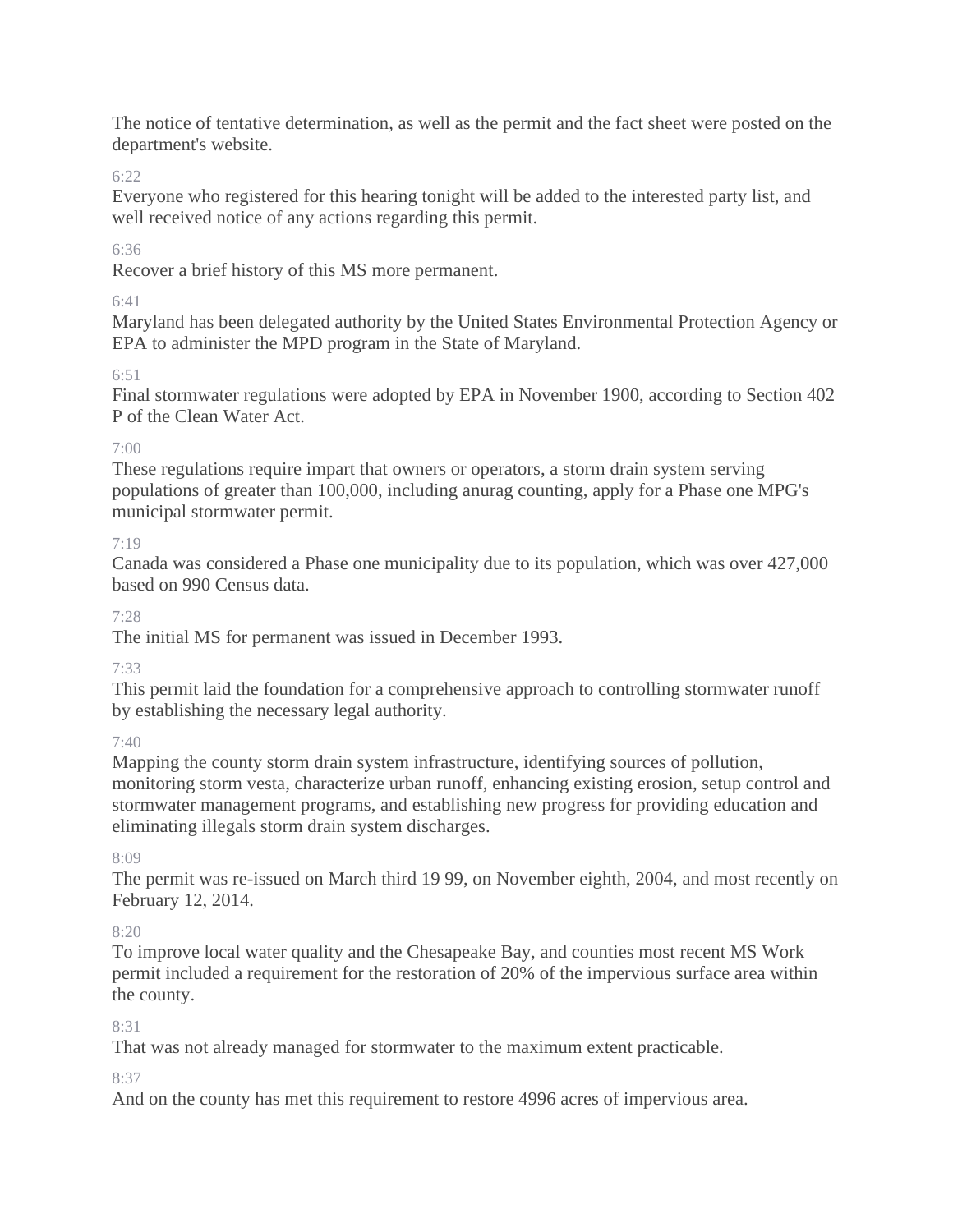#### 8:51

Brief synopsis of the New Permit.

#### 8:55

The proposed permit requires Ana ana County to continue restoring impervious acres for the reduction of nutrients and sediments, and implementing watershed management plans targeting specific pollutants that impair local water such as PCBs, trash or bacteria.

#### 9:12

This permanent builds on new scientific knowledge, as well as lessons learned on the previous permits.

#### 9:18

With these advancements, and Radha Canada will continue to be a Leader in reducing stormwater pollutants, locally and nationally.

## 9:30

The new permit incorporates the implementation of stormwater best management practices or BM pays.

#### 9:37

For impervious acre restoration using the county's total maximum daily load or T m.d.l. restoration plans and BMP implementation strategy.

#### 9:46

It establishes annual impervious achor restoration benchmarks throughout the five year permit term.

#### $0.53$

The new permanent provides incentives to implement green stormwater infrastructure to increase the use of natural designs and BMP is it provide a climate resiliency co benefit.

#### $10 \cdot 04$

The new permanent strengthens the illicit discharge detection and elimination or IDE program, including a requirement to prioritize outfall screenings in areas with the highest pollution potential.

#### 10:17

Permanent improves when our Management of deicing, an anti icing materials to further reduce chlorides which is uploaded them for emergency emerging concern. Excuse me.

## $10.25$

Yeah.

## $10.26$

It encompasses the new 2020 accounting guidance that includes the basics Chesapeake Bay watershed model, and new and updated vips. The 2020 Accounting Guides is also available on our website.

#### $10.43$

Before we start recognizing speakers, I want to briefly go over some instructions.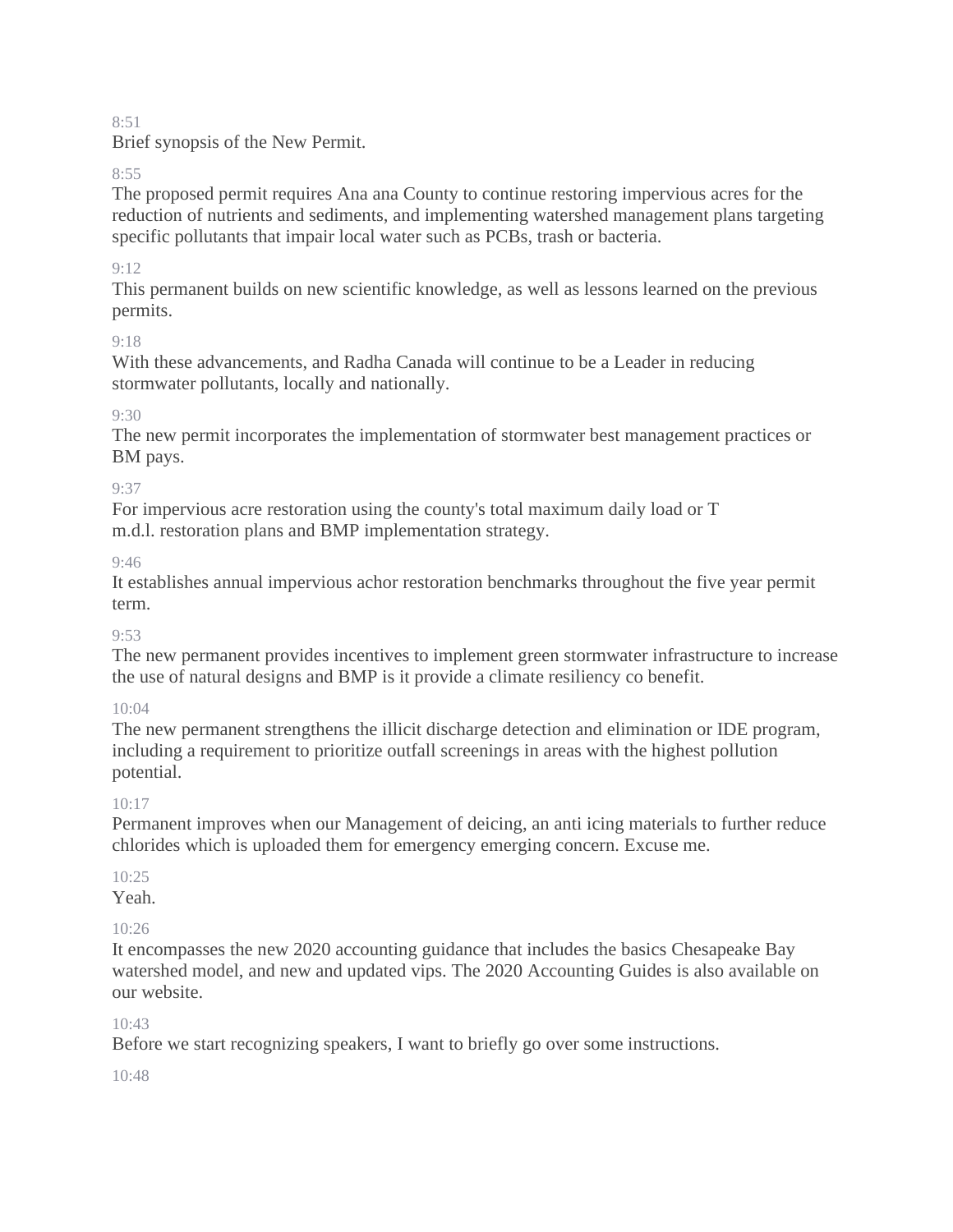We will recognize speakers in the following order, elected government officials, and anyone who has raised their hand. So, after we ever recognize the elected and government officials, please raise your hand if you wish to comment.

 $11:03$ 

We will let each speaker know that they are unmuted.

11:07

You must then also unmute yourself to speak.

11:10

at that time. Please state your name and affiliation, and then you may present your testimony.

11:16

Speakers will be given three minutes to present comments.

11:20

If there is extra time after everyone has spoken, we will accept additional comments.

11:26

You may comment more than once.

11:29

And again, we are not taking questions on the permit today.

11:36

At this time, I'd like to ask, are there any local elected or government officials present, I would like to comment to the record. Please raise your hand now. If you're not a local, elected government official, please refrain from raising your hand until after we have recognized them. And they are finished.

11:55

And, still, no hands had been raised.

11:59

Oh, I see a hand.

12:00 I don't know everything.

12:03

It's OK.

 $12:07$ 

Alright, Eric, you have now been given permission to to unmute.

12:13

Can you please confirm that you're unmuted?

12:15

I think I'm unmuted. Can you hear me?

12:18

Yes, Good evening, Eric.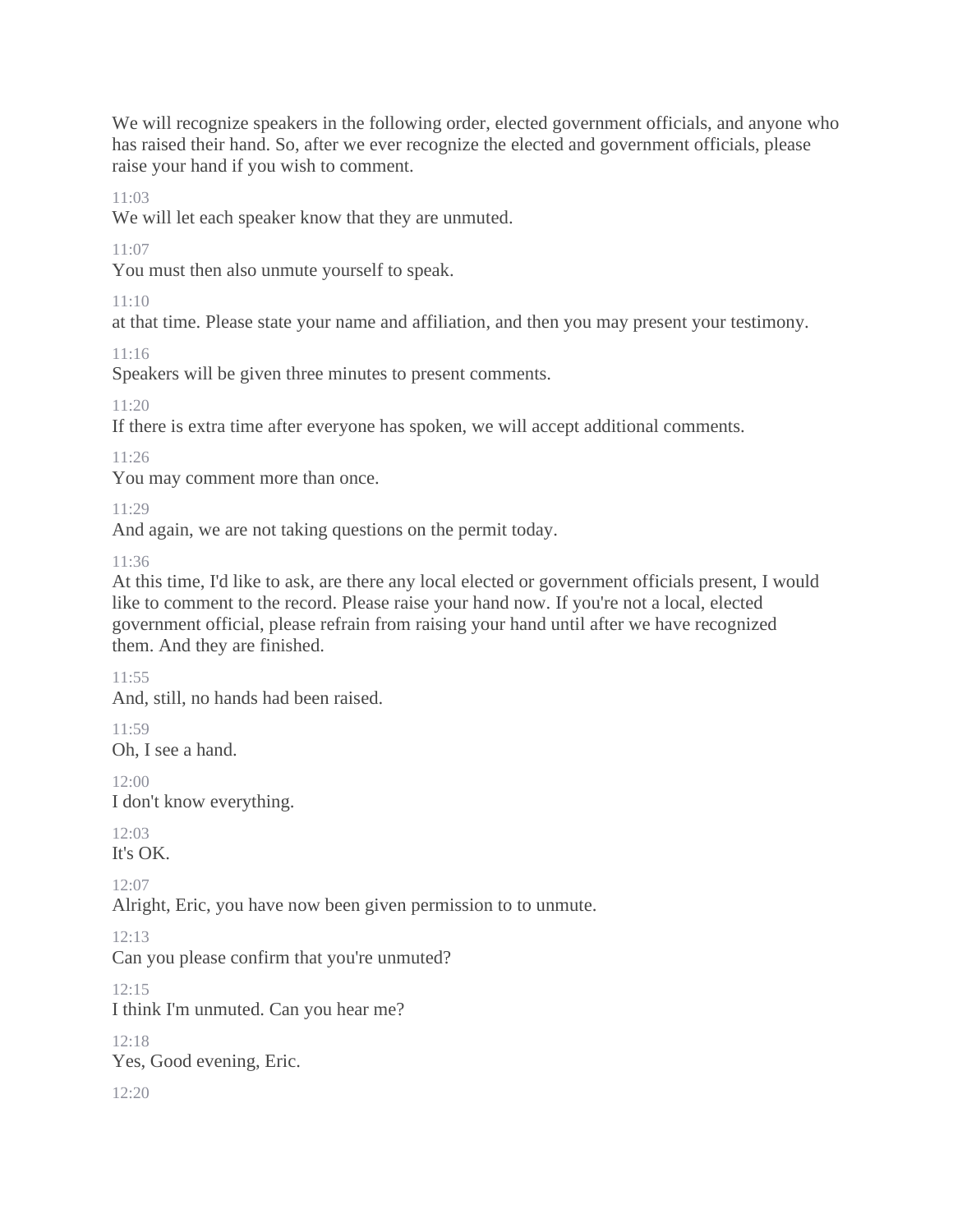Please state your name and your affiliation, and then please present, thank you.

# 12:25

Sure, I'm Eric Michelson. I'm the Deputy Director of Interim, the County's Bureau, Watershed, Protection and Restoration.

# $12.32$

We're responsible for managing the county's MS for permit.

# 12:36

And I just wanted to just speak a little bit to where we've come in terms of our last permit, and then what we're looking at as far as the next permit in terms of a continuation of, of the work that we've done.

# $12.49$

We've installed over 126 water quality projects including a number of award winning habitat restoration projects throughout the county from our very urbanized northern portion of the county to South County in our more rural reaches.

## $13:02$

We've installed or completed over 700 culvert and storm drain repair projects with our Infrastructure Management Division who's now located within our Bureau of Watershed Protection and Restoration. We've done that. That's not necessarily part of what's recognizing the MS for Permit, but the counties spending about \$7 million a year, at this point, to do that work. And we think it's important and critical, in terms of keeping that infrastructure up to date.

## 13:31

Put in place with the co-operation of our non-profit partners. A highly successful restoration grant program runs, which has Speak Bay Trust, where we've been able to support innovative restoration projects from living shorelines to stream restoration by retention installations. And we are very proud of that program and very proud of our non-profit partners who've helped to make that successful.

# $13.55$

We're in the midst of launching a replant and Arundel program in conjunction with the ... County Watershed Stewards Academy, which is a plant planting program, Forestation program, throughout the county, that we believe will be successful and help the county meet some of its MS or needs.

## $14.12$

We've completed all 12 of the county's watershed assessments throughout the county.

## 14:17

And we intend to look more closely Back at Some of those, Some of them are quite old at this point, and we intend to update those over the course of the the next permit cycle.

## 14:27

We've conducted an overhaul of our county BMP database. We have over 26,000 records. That was a massive undertaking under the course of this last permanent. We appreciate MD's, accommodation there, and willingness to work with us.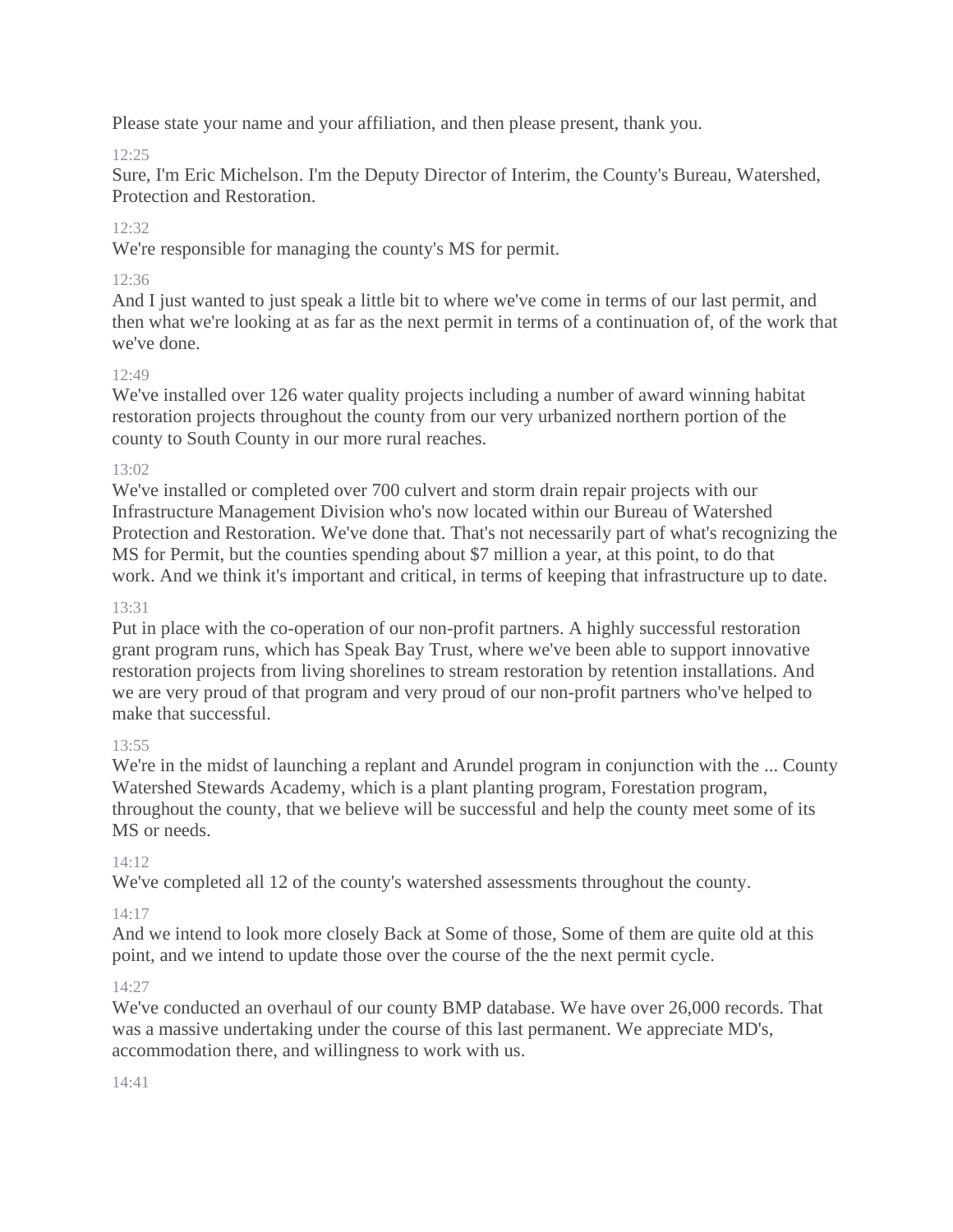And we believe, if you've got a much better asset management system in place now than we did five years ago, we've conducted innovative research projects, with Cirque, Smithsonian, Yvon, Mental Research Center, University of Maryland, and Virginia Tech, as well as, others. Always, interested in learning about our projects and adaptively, managing, based on the best science.

#### 15:00

We've got engagement with academic partners to address some of the non traditional ..., such as PCBs who are working with UMBC and bacteria. We're working with the community college to put in programmatic steps to be able to address those.

## 15:16

We're preparing to enroll in CBT is pulled monitoring program, which is a feature of this new permit that allows for flexibility in terms of how permitting or excuse me, how monitoring is conducted and we're excited about that.

## 15:31

We've developed a robust street sweeping program to really co-operate with Baltimore City and other partners who are drained the Patapsco River, and in our harbor to reduce trash to that watershed in particular. We've really focused on North County.

#### 15:47

We've developed a salt Management program led largely by our Bureau of highways to try to reduce the amount of salt getting into our local streams and waterways.

#### 15:59

While at the same time, of course, trying to protect public safety during the winter, winter months.

## 16:05

We've used an end burned off Arden nutrient trade, to satisfy our permit needs. We've replaced all of our nutrient trade with our wastewater treatment plants within the ground restoration as of earlier this fall. And we have conducted a trade with local aquaculture growers.

## 16:25

Too, generate aquaculture credits for our MS for permanent. We look forward to trying to expand on that in the coming cycle.

## 16:33

We have deployed an innovative program to acquire flood prone properties where we're working with Chesapeake Bay Trust to try to identify and potentially acquire flood prone properties to address climate resilience and that sort of thing. And finally we've created enhanced partnerships with the City of Annapolis use phase to permit T, and who has a lot of lot less resources than we do in the County. But you really could be the beneficiary of a lot of the work that we've been doing over several as far Carnot cycles.

## 17:05

And we're co-operating with them on trying to share some of our resources as well as recently they have enrolled into the CBT restoration Research grant asking me the Restoration grant program as well.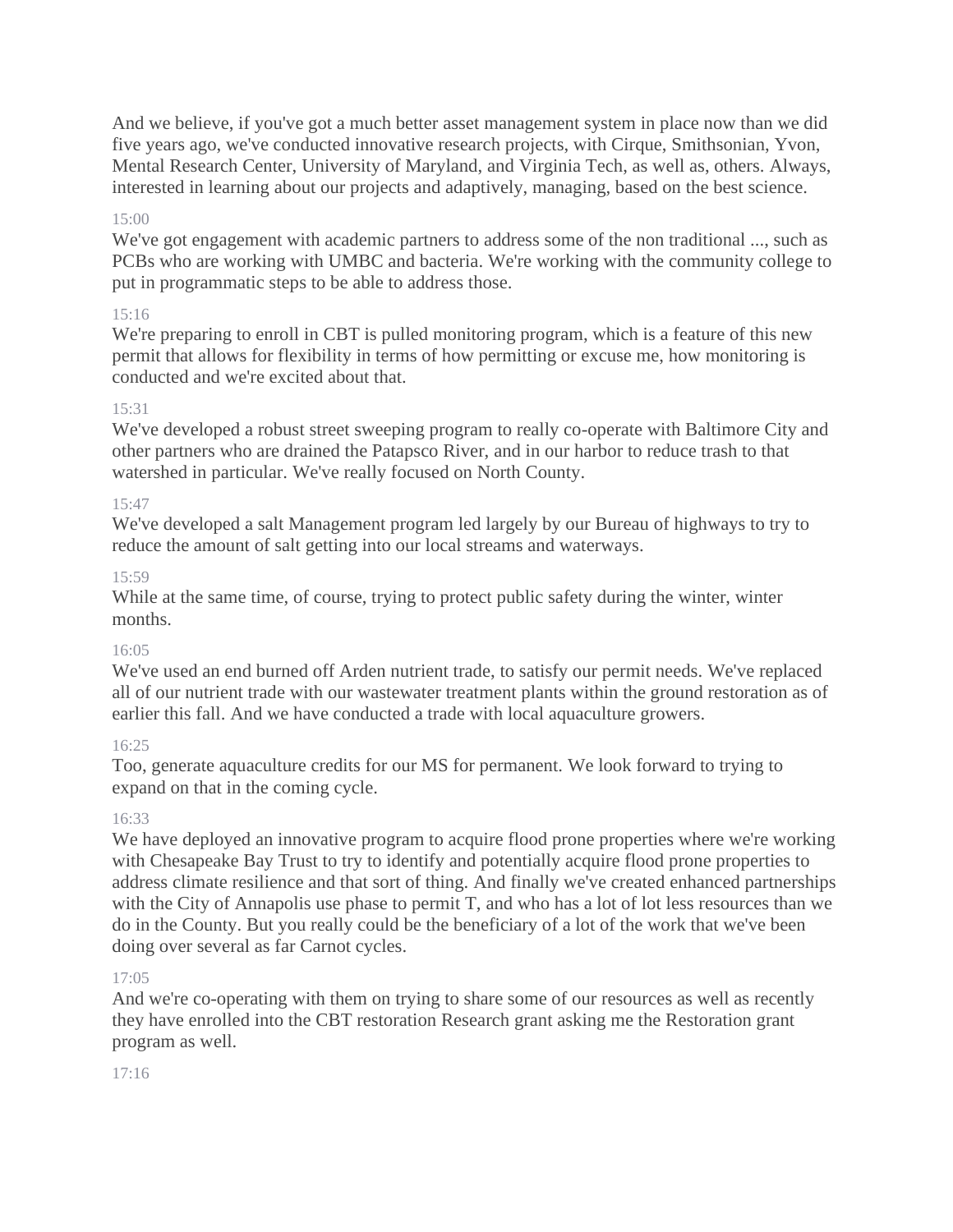So there's city of annapolis specific dollars that are essentially piggybacked on our existing program with the Trust and we're excited to see that happen.

#### 17:24

So we are looking forward to continuing R, leave a leadership role in terms of restoration over the course of the coming permit. Certainly, expand our monitoring and research efforts and working with m.d.e. to address reductions in our TMD goals, and try to work as collaboratively as possible with the non-profit, to, we have a great relationship with the county, as well as ..., to meet these regulatory needs, so I appreciate the time to speaks to thanks.

## 17:56

Thank you, Eric.

# 17:58

Thank you.

## 17:59

Are there any other local elected or government officials, officials who would like to present tonight?

## 18:11

Yeah, Thank you, Brian, OK, thank you.

## 18:16

We are now opening the hearing up to the public.

#### 18:19

Again, please raise your hand, and we will call on you in order.

## 18:28

Alright, Stu Myers has raised her hand. So Doug Mires, you have now been given permission to unmute.

## 18:37

Please confirm that you are unmuted.

## 18:40

Can you hear me?

## 18:43

We can hear you, please state your name and your affiliation, and we will love let you present your testimony. Thank you for coming tonight.

## 18:49

Sure, Hi, my name is Doug Myers, and the Maryland Senior Scientist, to just speak Bay Foundation. Many of these comments are going to be for the entire permit system, but this is my first hearing to be able to join, and I will try to use specific examples from and Rental County.

## 19:06

The permit term seems to lack specific nutrient, a sediment reduction targets and accountability. I realized that under the watershed implementation plan for the Chesapeake Bay T M.d.l., it's expected that these MS for permits would be the, the the way nutrient sediment reductions are achieved, and it seems to be happening through the impervious acre restoration system where the impervious acre equivalents are done. I appreciate the permit lays out the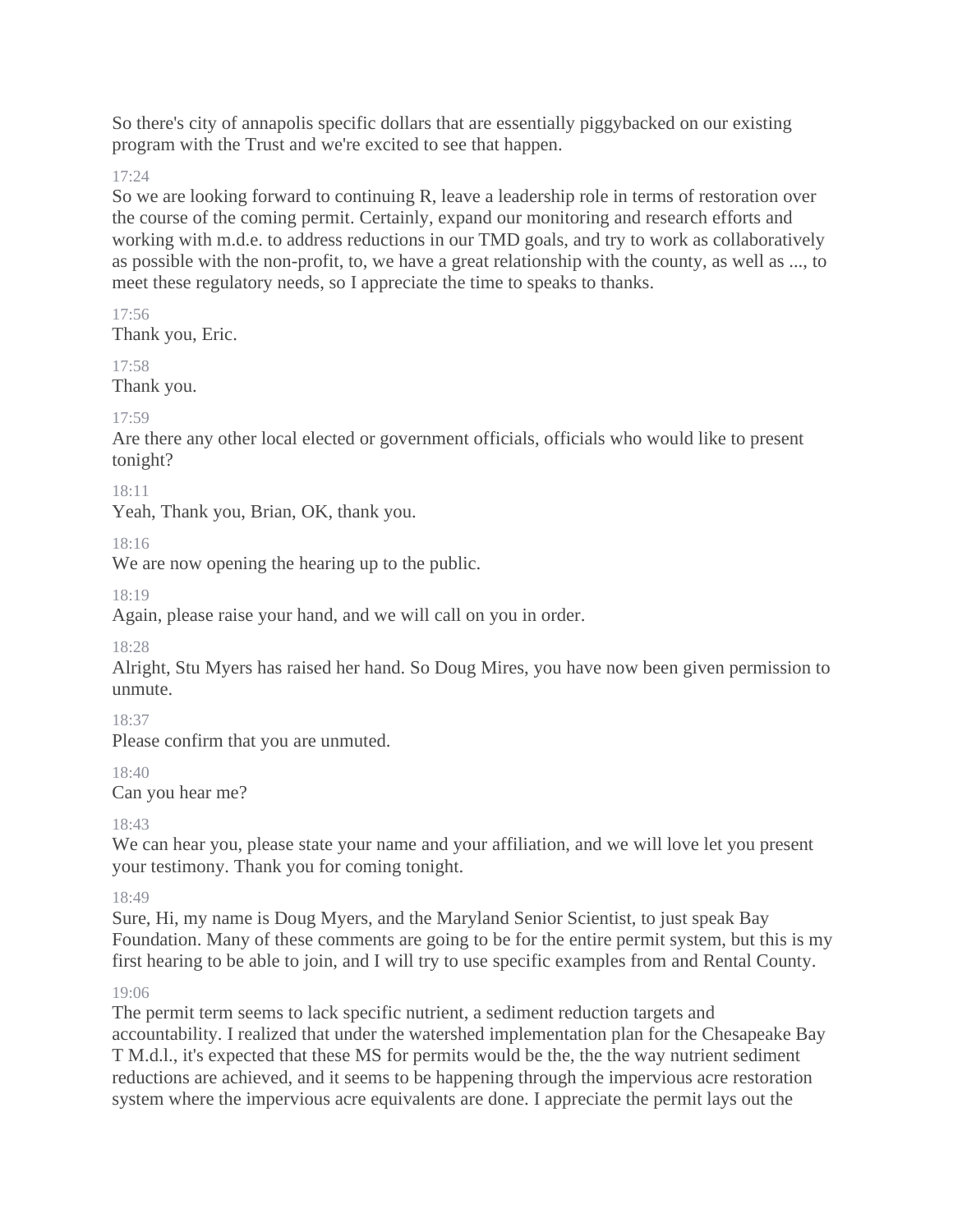crosswalk, an impervious acre equivalent so that I can at least know what the number of acres of restoration are equivalent to in pounds of reductions. So that is an improvement over the previous permit term. I am concerned that 50% of this permit requirements can be met, I think, 1821 acres through nutrient trading.

#### 20:02

I was pleased to hear from Eric that they have caught up in all the on the ground practices for the last permit turn. But it does give me some concerns that so much of the permit can be met through nutrient trading, especially since we, we really need those on the ground practices in Anne Arundel County.

#### $20.22$

The tentative determinations says benchmarks are generally not to be considered enforceable. This is a concerning statement, is not sure that m.d.e. is saying that they won't enforce the benchmarks. And does this mean that only time and Rental County would be held accountable if, after failing to meet those benchmarks? Is that the, end of the permanent term that would be a concern of ours? Concerning maximum extent practicable, Instead of using a measure relating to feasibility resources or acreage in need of impervious surface restoration, the permit defines maximum extent practicable is simply equal to past performance or practice. With the expectation that each phase one jurisdiction will restore at least 2% per year. If that is the case and it's only 10% additional impervious surface, we would consider that backsliding from the standpoint of the Clean Water Act. Finally, on pulled monitoring, I appreciate that this option exists, but I wish it was mandatory the optional approach.

#### 21:20

Torch the ability to determine the adequacy of still water management, particularly to this specific MS for jurisdiction. Providing insufficient data to review the effects of best management practices on water quality in that jurisdiction. Thank you for your time. I will be following up with specific written comments on this MS for permits. Thank you.

# 21:40

Wow.

21:41 Thank you, mister Marx.

# 21:44

All right. Next up is just the Iowa.

21:48

So just a few have now been given permission to unmute, confirm that you are unmuted.

# 21:54

Hi. Can you hear me?

#### 21:57

Mister Uhl, if we can hear you, please state your name and affiliation for the record name. You may begin to present your testimony. Good evening.

#### 22:05

Good evening. Thanks.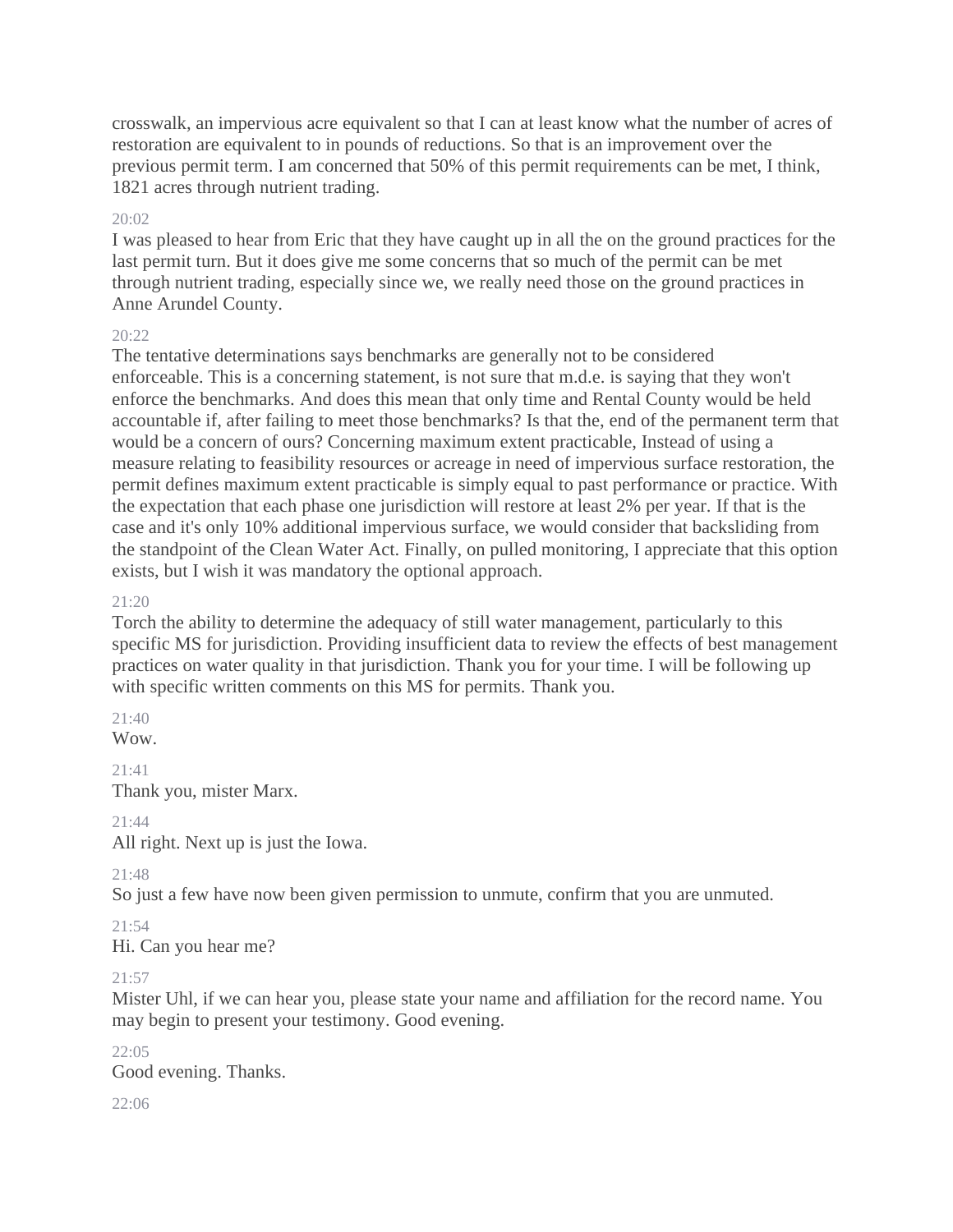My name is Jessie IF, I am the south-west, and Road Riverkeeper for the rondo Rivers Federation excuse me, thanks for the opportunity to present the comments.

22:16

So I'm glad to see attention being paid in this, permit to the presence of chlorides and Freshwater Streams and updates to watershed plans for some of the rivers that have older ones.

22:31

So thanks to the county and attendee for that.

# 22:36

I shared Doug's previous testimony from about trading.

# 22:44

We'd like to see some more explicit accounting for these trades, and public data showing how they have been calculated, um, made available. There are also references, and a number of places.

## $22:59$

nus Kermit, too, documents, state guidance, like the Maryland Stormwater Design Manual, from the year 2000 and others.

## 23:08

That I hope the That M.d.e.

## 23:12

and the County are double checking against more current precipitation data to ensure that the practices set forth in those manuals don't fail to capture pollution from the increasing severity of storms that we find these days.

## 23:33

A specific reference that I wanted to ask them or not ask about the comment about, was in Section four D, to be wear it.

 $23.48$ 

References, Ensuring, training for responsible personnel.

# 23:56

Um, this is a, This changed from the Prior Permit.

# 24:02

Uh, that, in a way, is better because it requires the county ensure certification, but, um, and the prior version only required them to conduct trainings. But, on the other hand, there's only requires one training to be offered. And the last one required it to be done three times a year.

# 24:21

So, I am hopeful that there can be some clarification of how that improves protections.

# $24.28$

Similarly, in Section four D three, see there: was there a requirement to maintain standard operating procedures for outfall, screenings elicit discharge, investigations, annual, visual surveys, and other things.